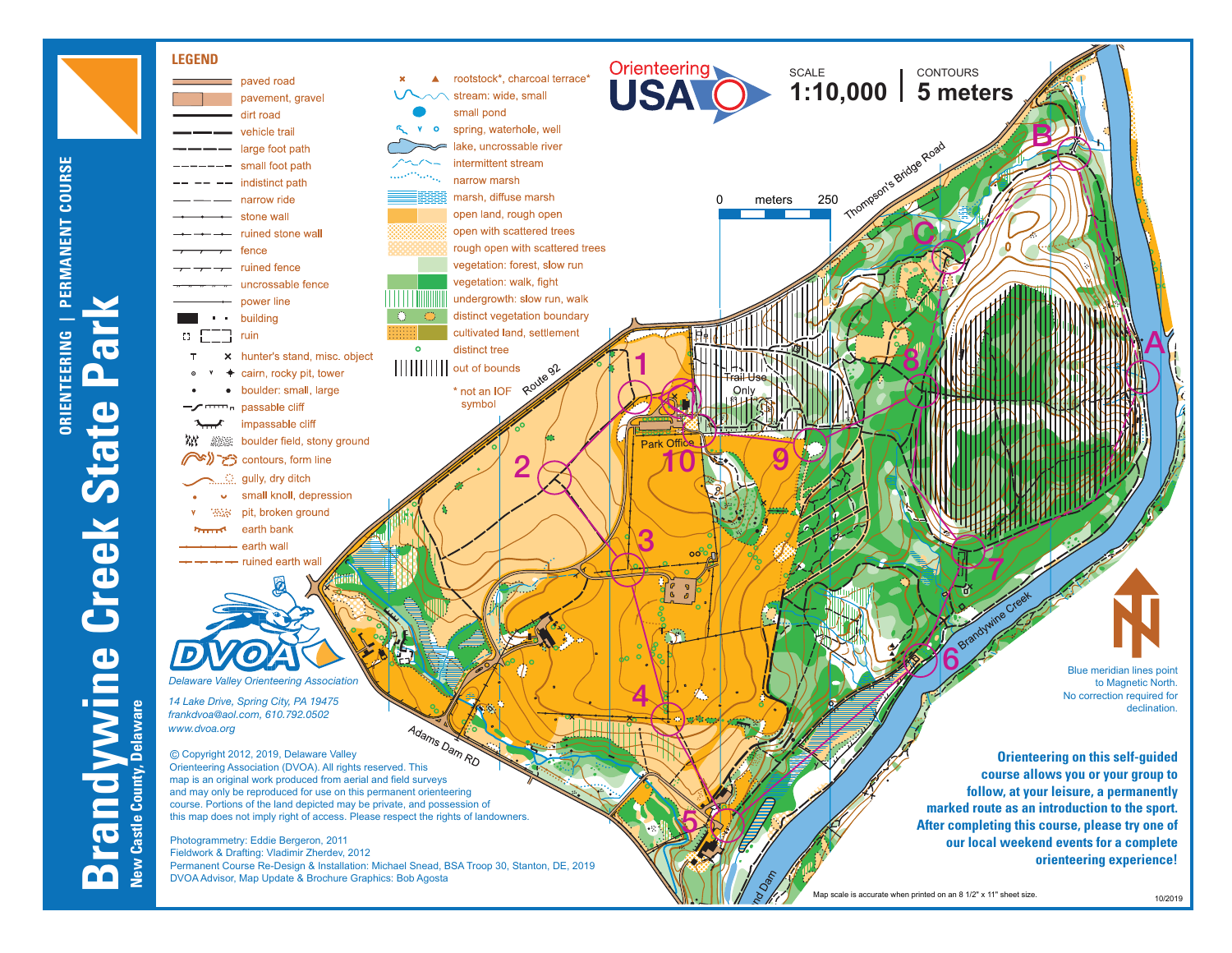| <b>Brandywine Creek State Park</b>                 |     |  |  |  |                                      |  |                                              |  |  |  |
|----------------------------------------------------|-----|--|--|--|--------------------------------------|--|----------------------------------------------|--|--|--|
| <b>Permanent Orienteering Course Control Sheet</b> |     |  |  |  |                                      |  |                                              |  |  |  |
| <b>Short Course</b>                                |     |  |  |  | 3.1 km distance<br>$(1.93$ miles $)$ |  | 65 m climb<br>(213 feet)                     |  |  |  |
| Control # / Letter Code                            |     |  |  |  | <b>Control Descriptions</b>          |  | <b>Control Descriptions (Text)</b>           |  |  |  |
|                                                    | S/F |  |  |  |                                      |  | <b>Building</b><br>Northwest Corner          |  |  |  |
| 1                                                  |     |  |  |  |                                      |  | Path Bend                                    |  |  |  |
| $\overline{2}$                                     |     |  |  |  |                                      |  | Path Junction                                |  |  |  |
| 3                                                  |     |  |  |  |                                      |  | Wall Junction, Between                       |  |  |  |
| 4                                                  |     |  |  |  |                                      |  | Wall, Lower Part                             |  |  |  |
| 5                                                  |     |  |  |  |                                      |  | Ruin                                         |  |  |  |
| 6                                                  |     |  |  |  |                                      |  | Fence, East Corner                           |  |  |  |
| 7                                                  |     |  |  |  |                                      |  | Path Junction                                |  |  |  |
| 8                                                  |     |  |  |  |                                      |  | Path Path Crossing                           |  |  |  |
| 9                                                  |     |  |  |  |                                      |  | <b>Vegetation Boundary</b><br>Northwest Edge |  |  |  |
| 10                                                 |     |  |  |  |                                      |  | Wall, South End                              |  |  |  |
| 85 m (279 feet) to Finish                          |     |  |  |  |                                      |  |                                              |  |  |  |
|                                                    |     |  |  |  |                                      |  |                                              |  |  |  |

| dywine Creek State Park<br><b>Orienteering Course Control Sheet</b> |  |  |                                              |                  | <b>Brandywine Creek State Park</b><br><b>Permanent Orienteering Course Control Sheet</b> |                                      |                             |  |  |                            |                                              |  |
|---------------------------------------------------------------------|--|--|----------------------------------------------|------------------|------------------------------------------------------------------------------------------|--------------------------------------|-----------------------------|--|--|----------------------------|----------------------------------------------|--|
| 3.1 km distance<br>65 m climb<br>$(1.93$ miles $)$<br>(213 feet)    |  |  | <b>Long Course</b>                           |                  |                                                                                          | 4.5 km distance<br>$(2.80$ miles $)$ |                             |  |  | 85 m climb<br>$(279$ feet) |                                              |  |
| <b>Control Descriptions</b>                                         |  |  | <b>Control Descriptions (Text)</b>           |                  | Control # / Letter Code                                                                  |                                      | <b>Control Descriptions</b> |  |  |                            | <b>Control Descriptions (Text)</b>           |  |
|                                                                     |  |  | <b>Building</b><br>Northwest Corner          | $\triangleright$ | S/F                                                                                      |                                      |                             |  |  |                            | Building<br>Northwest Corner                 |  |
|                                                                     |  |  | Path Bend                                    | 1                |                                                                                          |                                      |                             |  |  |                            | Path Bend                                    |  |
|                                                                     |  |  | Path Junction                                | $\overline{2}$   |                                                                                          |                                      |                             |  |  |                            | Path Junction                                |  |
|                                                                     |  |  | Wall Junction, Between                       | 3                |                                                                                          |                                      |                             |  |  |                            | Wall Junction, Between                       |  |
|                                                                     |  |  | Wall, Lower Part                             | 4                |                                                                                          |                                      |                             |  |  |                            | Wall, Lower Part                             |  |
|                                                                     |  |  | Ruin                                         | 5                |                                                                                          |                                      |                             |  |  |                            | Ruin                                         |  |
|                                                                     |  |  | Fence, East Corner                           | 6                |                                                                                          |                                      |                             |  |  |                            | Fence, East Corner                           |  |
|                                                                     |  |  | Path Junction                                | 7                |                                                                                          |                                      |                             |  |  |                            | Path Junction                                |  |
|                                                                     |  |  | Path Path Crossing                           | A                |                                                                                          |                                      |                             |  |  |                            | Path Watercourse Crossing                    |  |
|                                                                     |  |  | <b>Vegetation Boundary</b><br>Northwest Edge | B                |                                                                                          |                                      |                             |  |  |                            | Bridge, South End                            |  |
|                                                                     |  |  | Wall, South End                              | C                |                                                                                          |                                      |                             |  |  |                            | <b>Vegetation Boundary</b>                   |  |
| 85 m (279 feet) to Finish<br>XQ)                                    |  |  | 8                                            |                  |                                                                                          |                                      |                             |  |  | Path Path Crossing         |                                              |  |
|                                                                     |  |  |                                              | 9                |                                                                                          |                                      |                             |  |  |                            | <b>Vegetation Boundary</b><br>Northwest Edge |  |
|                                                                     |  |  |                                              | 10               |                                                                                          |                                      |                             |  |  |                            | Wall, South End                              |  |
|                                                                     |  |  | e har two variations a short course and a    |                  | Œ                                                                                        |                                      | 85 m (279 feet) to Finish   |  |  |                            |                                              |  |

## Note:

This orienteering course offers two variations, a short course and a long course. The short course includes control locations 1 through 10 while the long course includes additional controls A through C which are inserted between controls 7 and 8.

To check control letter codes, go to:

**www.dvoa.org/learn/perm** and select the course you have completed; or mail a copy of your noted course control sheet to: DVOA, 14 Lake Drive, Spring City, PA 19475.

Please include your phone, email, or mailing address for a reply.

**After completing this course, please try one of our local weekend events for a complete orienteering experience!**



*14 Lake Drive Spring City, PA 19475 frankdvoa@aol.com 610.792.0502 www.dvoa.org*

Name

Mailing Address

Mailing Address

Email

Phone

End Time:

Start Time:

Start Time:

Date Course Completed

Date Course Completed